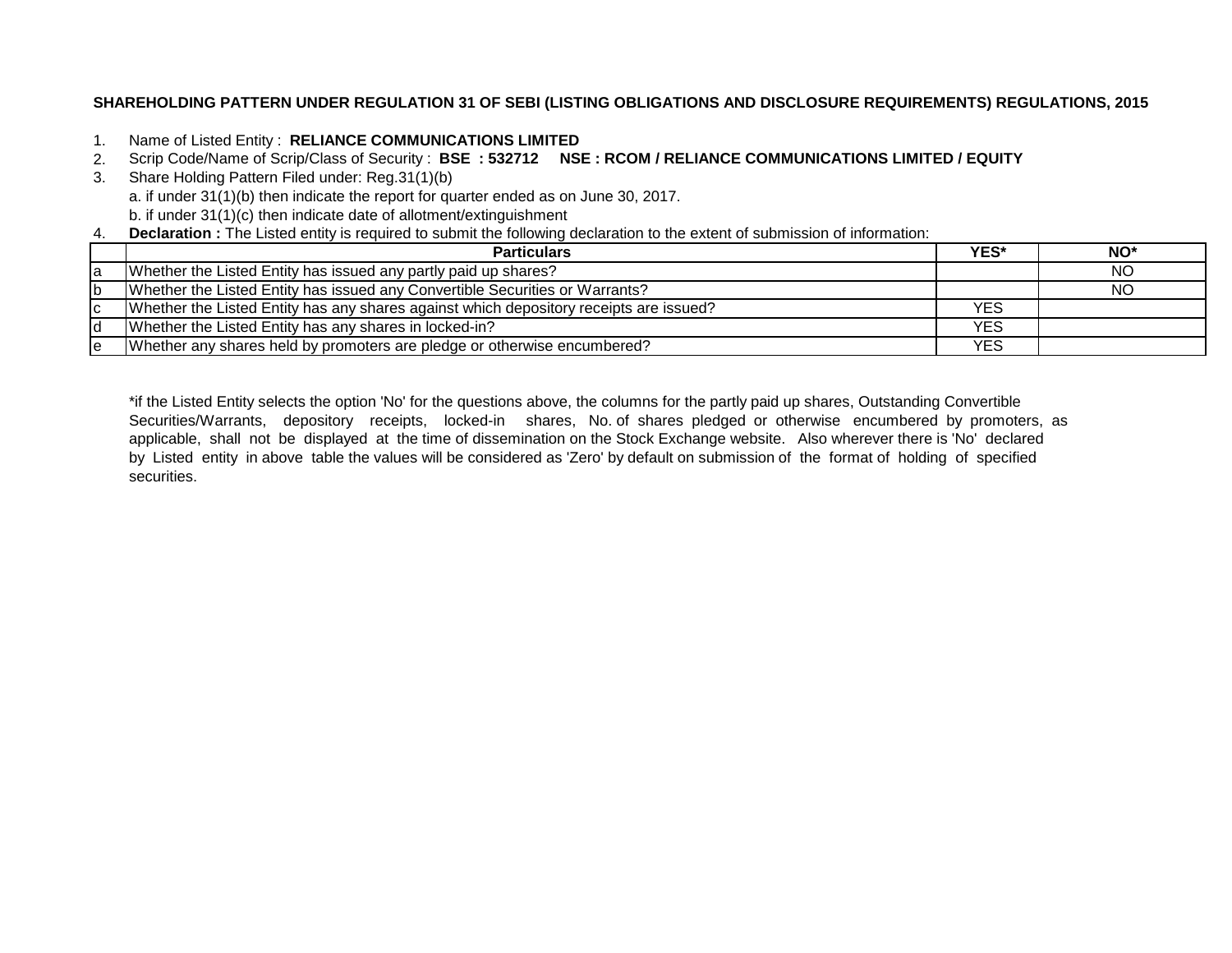## **Table I - Summary Statement holding of specified securities**

| Category | Category of<br>Shareholder                             | No. of<br>Share-<br>holders | No. of fully<br>paid up<br>equity shares<br>held | No. of<br>Partly<br>paid-up<br>equity | No. of<br><b>Shares</b><br>Underlying<br><b>Depository</b> | <b>Total Nos. of</b><br><b>Shares Held</b> | as a % of total<br>no of shares<br>(Calculated as |                     |                        | Shareholding Number of Voting Rights held in each class of securities |                                               | No. of Shares<br>Underlying<br>Outstanding<br>converttible     | Shareholding, as a Number of Locked in<br>% assuming full<br>conversion of<br>convertible | <b>Shares</b>                                   |         | <b>Number of Shares</b><br>pledged or otherwise<br>encumbered |           | Number of equity<br>shares held in<br>dematerialized form |
|----------|--------------------------------------------------------|-----------------------------|--------------------------------------------------|---------------------------------------|------------------------------------------------------------|--------------------------------------------|---------------------------------------------------|---------------------|------------------------|-----------------------------------------------------------------------|-----------------------------------------------|----------------------------------------------------------------|-------------------------------------------------------------------------------------------|-------------------------------------------------|---------|---------------------------------------------------------------|-----------|-----------------------------------------------------------|
|          |                                                        |                             |                                                  | shares<br>held                        | Receipts                                                   |                                            | per SCRR<br>1957)                                 | No of Voting Rights |                        | Total as a % of<br>$(A+B+C)$                                          | securities<br>(Including<br><b>Warrants</b> ) | Securities (as a<br>percentage of<br>diluted share<br>capital) | No. (a)                                                                                   | As a %<br>of total<br><b>Shares</b><br>held (b) | No. (a) | As a %<br>of total<br><b>Shares</b><br>held (b)               |           |                                                           |
|          |                                                        |                             |                                                  |                                       |                                                            |                                            |                                                   | Class:<br>Equity    | <b>Class: NA Total</b> |                                                                       |                                               |                                                                |                                                                                           |                                                 |         |                                                               |           |                                                           |
|          | (II)                                                   | (III)                       | (IV)                                             | (V)                                   | (VI)                                                       | $(V) + (V)$                                | $(VIII) = (IV) + (VIII) As a % of$<br>$(A+B+C2)$  |                     |                        | (IX)                                                                  |                                               | (X)                                                            | $(XI) = (VII) + (X) As$<br>a % of (A+B+C2)                                                | (XII)                                           |         | (XIII)                                                        |           | (XIV)                                                     |
|          |                                                        |                             |                                                  |                                       |                                                            |                                            |                                                   |                     |                        |                                                                       |                                               |                                                                |                                                                                           |                                                 |         |                                                               |           |                                                           |
| (A)      | Promoter & Promoter<br>Group                           | 13                          | 1464696844                                       |                                       |                                                            | 1464696844                                 | 59.00                                             | 1464696844          |                        | 1464696844                                                            | 58.85                                         |                                                                | 59.00                                                                                     | 86666667                                        | 5.92    | 964879001                                                     | 65.88     | 1464696844                                                |
| (B)      | Public                                                 | 1632025                     | 996754247                                        |                                       |                                                            | 996754247                                  | 40.15                                             | 996754247           |                        | 996754247                                                             | 40.05                                         |                                                                | 40.15                                                                                     |                                                 | 0.00    | <b>NA</b>                                                     | <b>NA</b> | 960713455                                                 |
| (C)      | Promoter-Non<br><b>Non</b><br>Public                   |                             |                                                  |                                       |                                                            |                                            |                                                   |                     |                        |                                                                       |                                               |                                                                |                                                                                           |                                                 |         |                                                               |           |                                                           |
| (C1)     | Shares underlying DRs                                  |                             |                                                  |                                       | 6249654                                                    | 6249654                                    | <b>NA</b>                                         | 6249654             |                        | 6249654                                                               | 0.25                                          |                                                                | <b>NA</b>                                                                                 |                                                 | 0.00    | <b>NA</b>                                                     | <b>NA</b> | 6249654                                                   |
| (C2)     | held<br><b>Shares</b><br>by<br><b>Employees Trusts</b> |                             | 21279000                                         |                                       |                                                            | 21279000                                   | 0.86                                              | 21279000            |                        | 21279000                                                              | 0.85                                          |                                                                | 0.86                                                                                      |                                                 | 0.00    | <b>NA</b>                                                     | <b>NA</b> | 21279000                                                  |
|          |                                                        |                             |                                                  |                                       |                                                            |                                            |                                                   |                     |                        |                                                                       |                                               |                                                                |                                                                                           |                                                 |         |                                                               |           |                                                           |
|          | Total:                                                 | 1632040                     | 2482730091                                       |                                       | 6249654                                                    | 2488979745                                 |                                                   | 100.00 2488979745   |                        | 2488979745                                                            | 100.00                                        |                                                                | 100.00                                                                                    | 86666667                                        | 3.48    | 964879001                                                     | 38.77     | 2452938953                                                |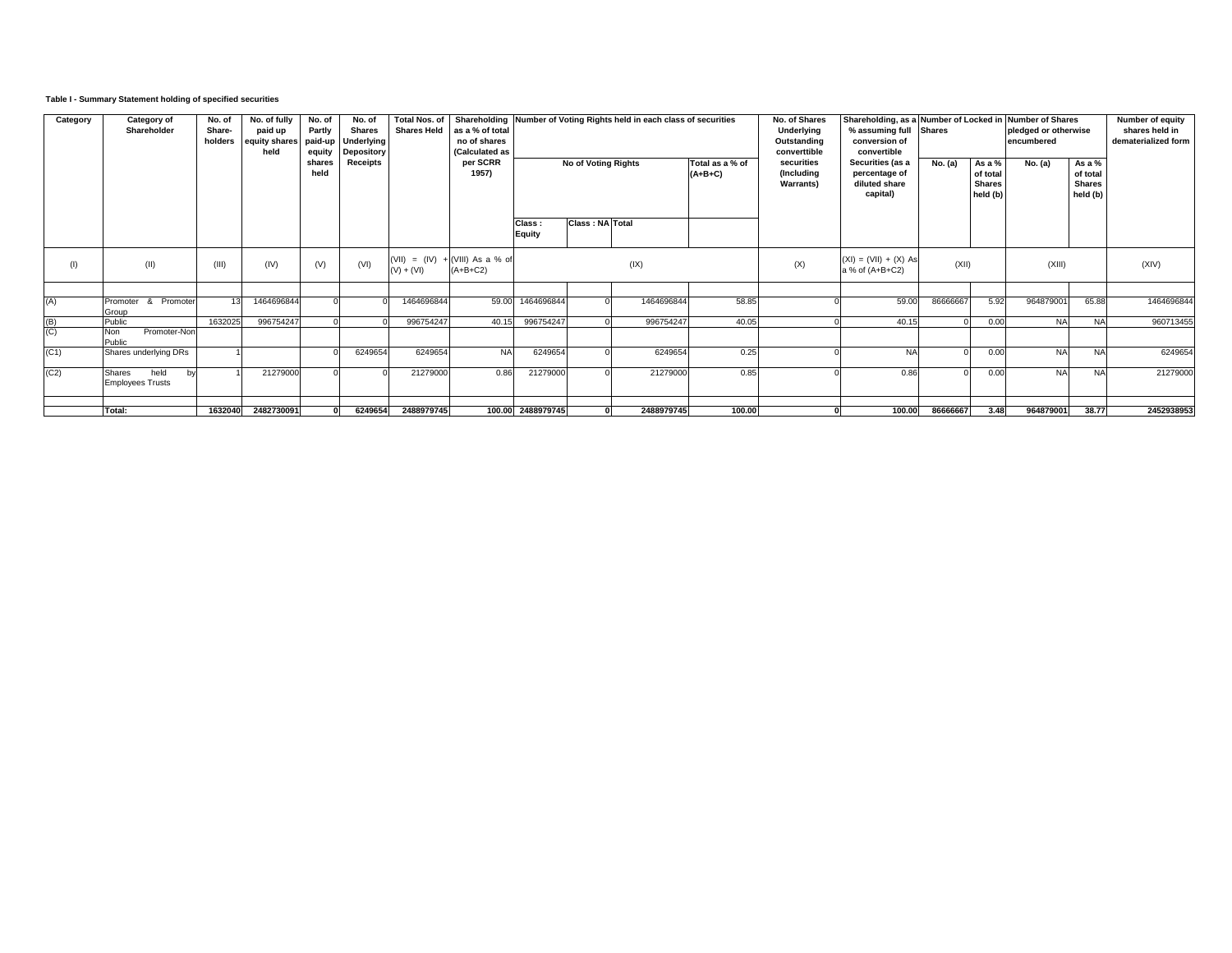#### **Table II - Statement showing shareholding pattern of the Promoter and Promoter Group**

|     | Category & Name of the<br>Shareholder                                   | PAN  | No. of<br>Share-<br>holders | No. of fully<br>paid up equity<br>shares held | Partly<br>paid-up<br>equity<br>shares | Nos. of<br><b>Shares</b><br><b>Underlying</b><br>Depository | Total No. of<br><b>Shares Held</b> | Shareholding % Number of Voting Rights held in each class of<br><b>Calculated as</b><br>per SCRR 1957)<br>As a % of | securities       |                      |            |                                             | No. of Shares<br>Underlying<br>Outstanding<br>converttible | Shareholding, as a Number of Locked in<br>% assuming full<br>conversion of<br>convertible | <b>Shares</b> |                                                 | <b>Number of Shares</b><br>pledged or otherwise<br>encumbered |                                                 | Number of<br>equity shares<br>held in<br>dematerialized |
|-----|-------------------------------------------------------------------------|------|-----------------------------|-----------------------------------------------|---------------------------------------|-------------------------------------------------------------|------------------------------------|---------------------------------------------------------------------------------------------------------------------|------------------|----------------------|------------|---------------------------------------------|------------------------------------------------------------|-------------------------------------------------------------------------------------------|---------------|-------------------------------------------------|---------------------------------------------------------------|-------------------------------------------------|---------------------------------------------------------|
|     |                                                                         |      |                             |                                               | held                                  | <b>Receipts</b>                                             |                                    | $(A+B+C2)$                                                                                                          |                  | No. of Voting Rights |            | Total as a<br>% of Tota<br>voting<br>rights | securities<br>(Including<br><b>Warrants)</b>               | Securities (as a<br>percentage of<br>diluted share<br>capital)                            | No. (a)       | As a % of<br>total<br><b>Shares</b><br>held (b) | No. (a)                                                       | As a %<br>of total<br><b>Shares</b><br>held (b) | form                                                    |
|     |                                                                         |      |                             |                                               |                                       |                                                             |                                    |                                                                                                                     | Class:<br>Equity | Class:<br><b>NA</b>  | Total      |                                             |                                                            |                                                                                           |               |                                                 |                                                               |                                                 |                                                         |
|     | (1)                                                                     | (II) | (III)                       | (IV)                                          | (V)                                   | (VI)                                                        | $(VII) = (IV+V+VI)$                | (VIII)                                                                                                              | (IX)             |                      |            | (X)                                         | $(XI) = (VII) + (X) As$<br>a % of (A+B+C2)                 | (XII)                                                                                     |               | (XIII)                                          |                                                               | (XIV)                                           |                                                         |
| (1) | Indian                                                                  |      |                             |                                               |                                       |                                                             |                                    |                                                                                                                     |                  |                      |            |                                             |                                                            |                                                                                           |               |                                                 |                                                               |                                                 |                                                         |
| (a) | Individuals/Hindu<br>undivided                                          |      |                             |                                               |                                       |                                                             |                                    |                                                                                                                     |                  |                      |            |                                             |                                                            |                                                                                           |               |                                                 |                                                               |                                                 |                                                         |
|     | Family                                                                  |      |                             |                                               |                                       |                                                             |                                    |                                                                                                                     |                  |                      |            |                                             |                                                            |                                                                                           |               |                                                 |                                                               |                                                 |                                                         |
|     | Anil D. Ambani                                                          |      |                             | 185917                                        |                                       |                                                             | 1859171                            | 0.07                                                                                                                | 1859171          |                      | 185917     | 0.07                                        |                                                            | 0.07                                                                                      |               |                                                 |                                                               |                                                 | 1859171                                                 |
|     | Jai Anshul A Ambani                                                     |      |                             | 100                                           | $\Omega$                              |                                                             | 100                                | 0.00                                                                                                                | 100              |                      | 100        | 0.00                                        |                                                            | 0.00                                                                                      | $\Omega$      | $\cap$                                          |                                                               |                                                 | 100                                                     |
|     | Jaianmol A. Ambani                                                      |      |                             | 166975                                        |                                       |                                                             | 1669759                            | 0.07                                                                                                                | 1669759          |                      | 166975     | 0.07                                        |                                                            | 0.07                                                                                      |               |                                                 |                                                               |                                                 | 1669759                                                 |
|     | Kokila D Ambani                                                         |      |                             | 466584                                        | $\Omega$                              |                                                             | 4665847                            | 0.19                                                                                                                | 4665847          |                      | 4665847    | 0.19                                        |                                                            | 0.19                                                                                      | $\Omega$      | $\Omega$                                        |                                                               |                                                 | 4665847                                                 |
|     | Tina A Ambani                                                           |      |                             | 1650832                                       |                                       |                                                             | 1650832                            | 0.07                                                                                                                | 1650832          |                      | 1650832    | 0.07                                        |                                                            | 0.07                                                                                      |               |                                                 |                                                               |                                                 | 1650832                                                 |
|     |                                                                         |      |                             |                                               |                                       |                                                             |                                    |                                                                                                                     |                  |                      |            |                                             |                                                            |                                                                                           |               |                                                 |                                                               |                                                 |                                                         |
| (b) | Government/<br><b>State</b><br>Central<br>Government(s)                 |      |                             |                                               |                                       |                                                             |                                    | 0.00                                                                                                                |                  |                      |            | 0.00                                        |                                                            | 0.00                                                                                      |               | £                                               |                                                               |                                                 | $\Omega$                                                |
| (c) | <b>Financial Institutions/Banks</b>                                     |      |                             |                                               |                                       |                                                             |                                    | 0.00                                                                                                                |                  |                      |            | 0.00                                        |                                                            | 0.00                                                                                      |               |                                                 |                                                               |                                                 | $\Omega$                                                |
| (d) | <b>Any Other</b>                                                        |      |                             |                                               |                                       |                                                             |                                    |                                                                                                                     |                  |                      |            |                                             |                                                            |                                                                                           |               |                                                 |                                                               |                                                 |                                                         |
|     | Reliance Capital Limited                                                |      |                             | 29695295                                      |                                       |                                                             | 29695295                           | 1.20                                                                                                                | 29695295         |                      | 29695295   | 1.19                                        |                                                            | 1.20                                                                                      |               |                                                 |                                                               |                                                 | 29695295                                                |
|     | Reliance<br>Communications<br><b>Enterprises Private Limited</b>        |      |                             | 723110172                                     |                                       |                                                             | 723110172                          | 29.13                                                                                                               | 723110172        |                      | 723110172  | 29.05                                       |                                                            | 29.13                                                                                     |               |                                                 | 630000000                                                     | 87.12                                           | 723110172                                               |
|     | Innoventures Private<br>Reliance<br>Limited                             |      |                             | 12379001                                      | $\Omega$                              |                                                             | 12379001                           | 0.50                                                                                                                | 12379001         |                      | 1237900    | 0.50                                        |                                                            | 0.50                                                                                      |               |                                                 | 1237900                                                       | 100.00                                          | 12379001                                                |
|     | Reliance Ornatus Enterprises And<br>Ventures Private Limited            |      |                             | 300000000                                     | $\Omega$                              |                                                             | 300000000                          | 12.08                                                                                                               | 300000000        |                      | 300000000  | 12.05                                       |                                                            | 12.08                                                                                     |               |                                                 | 22500000                                                      | 7.50                                            | 300000000                                               |
|     | Telecom<br>Infrainvest<br>Reliance<br>Private Limited                   |      |                             | 8666666                                       |                                       |                                                             | 86666667                           | 3.49                                                                                                                | 86666667         |                      | 8666666    | 3.48                                        |                                                            | 3.49                                                                                      | 86666667      | 100.00                                          |                                                               |                                                 | 86666667                                                |
|     | Reliance Wind Turbine Installators<br><b>Industries Private Limited</b> |      |                             | 300000000                                     | $\Omega$                              |                                                             | 300000000                          | 12.08                                                                                                               | 300000000        |                      | 300000000  | 12.05                                       |                                                            | 12.08                                                                                     |               |                                                 | 300000000                                                     | 100.00                                          | 300000000                                               |
|     |                                                                         |      |                             |                                               |                                       |                                                             |                                    |                                                                                                                     |                  |                      |            |                                             |                                                            |                                                                                           |               |                                                 |                                                               |                                                 |                                                         |
|     | Shreeii Comtrade LLP                                                    |      |                             | 1500000                                       | $\Omega$                              |                                                             | 1500000                            | 0.06                                                                                                                | 1500000          |                      | 1500000    | 0.06                                        |                                                            | 0.06                                                                                      | $\Omega$      |                                                 |                                                               |                                                 | 1500000                                                 |
|     | Shrikrishna Tradecom LLP                                                |      |                             | 150000                                        | $\Omega$                              | $\Omega$                                                    | 1500000                            | 0.06                                                                                                                | 150000           |                      | 1500000    | 0.06                                        |                                                            | 0.06                                                                                      | $\Omega$      | $\Omega$                                        |                                                               |                                                 | 1500000                                                 |
|     | Sub-Total (A)(1)                                                        |      | 13                          | 1464696844                                    | $\mathbf{0}$                          |                                                             | 1464696844                         | 59.00                                                                                                               | 1464696844       |                      | 1464696844 | 58.85                                       |                                                            | 59.00                                                                                     | 86666667      | 5.92                                            | 964879001                                                     | 65.88                                           | 1464696844                                              |
| (2) | Foreign                                                                 |      |                             |                                               |                                       |                                                             |                                    |                                                                                                                     |                  |                      |            |                                             |                                                            |                                                                                           |               |                                                 |                                                               |                                                 |                                                         |
| (a) | (Non-Resident<br>Individuals<br>Individuals/ Foreign Individuals        |      |                             |                                               |                                       |                                                             |                                    | 0.00                                                                                                                |                  |                      |            | 0.00                                        |                                                            | 0.00                                                                                      |               | 0.00                                            |                                                               | 0.00                                            |                                                         |
| (b) | <b>Government</b>                                                       |      |                             |                                               |                                       |                                                             |                                    | 0.00                                                                                                                |                  |                      | $\Omega$   | 0.00                                        |                                                            | 0.00                                                                                      |               | 0.00                                            |                                                               | 0.00                                            |                                                         |
| (c) | <b>Institutions</b>                                                     |      |                             |                                               |                                       |                                                             |                                    | 0.00                                                                                                                |                  |                      | $\Omega$   | 0.00                                        |                                                            | 0.00                                                                                      | $\Omega$      | 0.00                                            | $\Omega$                                                      | 0.00                                            | $\Omega$                                                |
|     |                                                                         |      |                             |                                               |                                       |                                                             |                                    |                                                                                                                     |                  |                      |            |                                             |                                                            |                                                                                           |               |                                                 |                                                               |                                                 |                                                         |
| (d) | Foreign Portfolio Investor                                              |      |                             |                                               |                                       |                                                             |                                    | 0.00                                                                                                                |                  |                      |            | 0.00                                        |                                                            | 0.00                                                                                      |               | 0.00                                            |                                                               | 0.00                                            |                                                         |
|     |                                                                         |      |                             |                                               |                                       |                                                             |                                    |                                                                                                                     |                  |                      |            |                                             |                                                            |                                                                                           |               |                                                 |                                                               |                                                 |                                                         |
| (e) | <b>Any Other</b>                                                        |      |                             |                                               |                                       |                                                             |                                    | 0.00                                                                                                                |                  |                      |            | 0.00<br>$\Omega$                            |                                                            | 0.00                                                                                      |               | 0.00                                            |                                                               | 0.00                                            |                                                         |
|     |                                                                         |      |                             |                                               |                                       |                                                             |                                    |                                                                                                                     |                  |                      |            |                                             |                                                            |                                                                                           |               |                                                 |                                                               |                                                 |                                                         |
|     | Sub-Total (A)(2)                                                        |      |                             |                                               |                                       |                                                             |                                    | 0.00                                                                                                                |                  |                      |            | 0.00                                        |                                                            | 0.00                                                                                      |               | 0.00                                            |                                                               | 0.00                                            | 0.00                                                    |
|     | <b>Total Shareholding of Promoter</b>                                   |      | 13                          | 1464696844                                    | $\mathbf{0}$                          |                                                             | 1464696844                         | 59.00                                                                                                               | 1464696844       |                      | 1464696844 | 58.85                                       |                                                            | 59.00                                                                                     | 86666667      | 5.92                                            | 964879001                                                     | 65.88                                           | 1464696844                                              |
|     | land<br>Promoter<br>Group<br>$(A)=(A)(1)+(A)(2)$                        |      |                             |                                               |                                       |                                                             |                                    |                                                                                                                     |                  |                      |            |                                             |                                                            |                                                                                           |               |                                                 |                                                               |                                                 |                                                         |

Details of shares which remain unclaimed may be given here alongwith details such as number of shareholders outstanding shares held in demat/ unclaimed suspense account, voting which are frozen etc.

**Note:**

1. PAN would not be displayed on website of stock Exchange(s).<br>2. The term "Encumbrance" has the same meaning as assigned under regulation 28(3) of SEBI (Substantial Acquisition of shares and Takeovers) Regulations, 2011.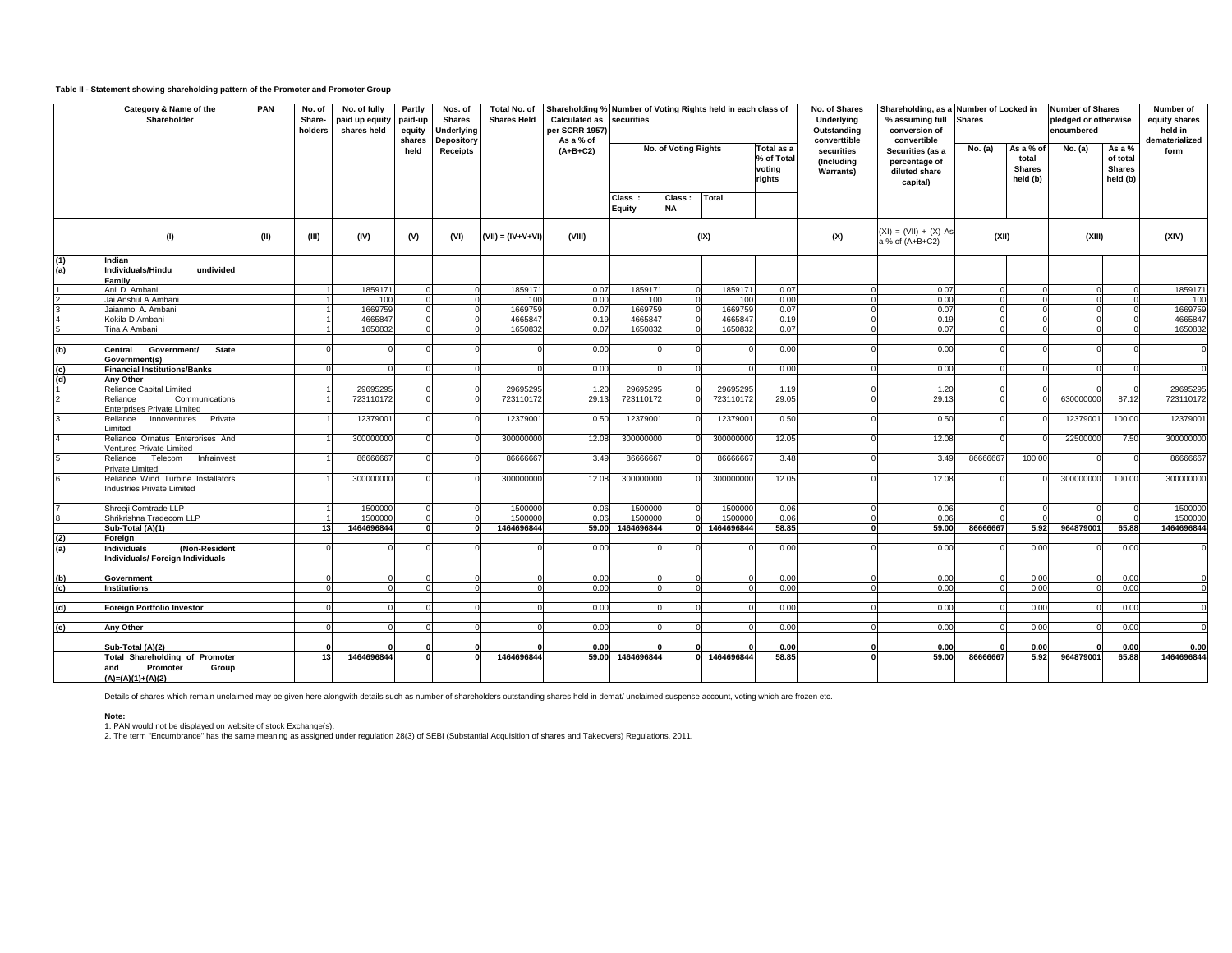#### **Table III - Statement showing shareholding pattern of the Public shareholder**

| Category                            | Category & Name of the Shareholder                                                            | PAN  | No. of<br>Share-<br>holders | No. of fully<br>paid up<br>equity share:<br>held | Partly<br>paid-up<br>equity<br>shares | No. of<br><b>Shares</b><br>Underlying<br>Depository | <b>Shares Held</b> | ng %<br>calculated<br>as per                     | of securities           |                           | Total No. of Shareholdi Number of Voting Rights held in each class |                                                        | No. of Shares<br>Underlying<br>Outstanding<br>converttible | Total Shareholding, Number of Locked in Shares Number of Shares pledged<br>as a % assuming<br>full conversion of<br>convertible | (XII)    |                                       | (XIII)                          | or otherwise encumbered                                | Number of equity<br>shares held in<br>dematerialized<br>form |
|-------------------------------------|-----------------------------------------------------------------------------------------------|------|-----------------------------|--------------------------------------------------|---------------------------------------|-----------------------------------------------------|--------------------|--------------------------------------------------|-------------------------|---------------------------|--------------------------------------------------------------------|--------------------------------------------------------|------------------------------------------------------------|---------------------------------------------------------------------------------------------------------------------------------|----------|---------------------------------------|---------------------------------|--------------------------------------------------------|--------------------------------------------------------------|
|                                     |                                                                                               |      |                             |                                                  | held                                  | <b>Receipts</b>                                     |                    | <b>SCRR</b><br>1957 As a<br>$%$ of<br>$(A+B+C2)$ | Class:<br><b>Equity</b> | Class: Total<br><b>NA</b> | <b>No. of Voting Rights</b>                                        | <b>Total</b> as<br>a % of<br>Total<br>voting<br>rights | securities<br>(Including<br><b>Warrants</b> )              | Securities (as a<br>percentage of<br>diluted share<br>capital)                                                                  | No. (a)  | As a % of<br>total Shares<br>held (b) | No. (Not<br>applicable<br>) (a) | As a % of total<br>Shares held (not<br>applicable) (b) |                                                              |
|                                     | (1)                                                                                           | (II) | (III)                       | (IV)                                             | (V)                                   | (VI)                                                | (VII)              | (VIII)                                           |                         |                           | (IX)                                                               |                                                        | (X)                                                        | $(XI) = (VII) + (X) As a$                                                                                                       |          | (X  )                                 |                                 | (XIII)                                                 | (XIV)                                                        |
|                                     | <b>Institutions</b>                                                                           |      |                             |                                                  |                                       |                                                     | (IV+V+VI)          |                                                  |                         |                           |                                                                    |                                                        |                                                            | % of (A+B+C2)                                                                                                                   |          |                                       |                                 |                                                        |                                                              |
| (a)                                 | <b>Mutual Funds</b>                                                                           |      | 135                         | 32526066                                         |                                       |                                                     | 32526066           | 1.31                                             | 32526066                |                           | 32526066                                                           | 1.31                                                   |                                                            | 1.31                                                                                                                            |          | 0.00                                  | <b>NA</b>                       | <b>NA</b>                                              | 32148335                                                     |
|                                     | RELIANCE CAPITAL TRUSTEE CO. LTD                                                              |      |                             | 27931355                                         |                                       |                                                     | 27931355           | 1.13                                             | 27931355                |                           | 27931355                                                           | 1.12                                                   |                                                            | 1.13                                                                                                                            |          | 0.00                                  | <b>NA</b>                       | <b>NA</b>                                              | 27931355                                                     |
| (b)                                 | <b>Venture Capital Funds</b>                                                                  |      |                             |                                                  |                                       |                                                     |                    | 0.00                                             |                         |                           |                                                                    | 0.00                                                   |                                                            | 0.00                                                                                                                            |          | 0.00                                  | <b>NA</b>                       | <b>NA</b>                                              |                                                              |
| (c)                                 | <b>Alternate Investment Funds</b>                                                             |      |                             |                                                  |                                       |                                                     |                    | 0.00                                             |                         |                           |                                                                    | 0.00                                                   |                                                            | 0.00                                                                                                                            |          | 0.00                                  | <b>NA</b>                       | <b>NA</b>                                              |                                                              |
| (d)                                 | <b>Foreign Venture Capital Investors</b>                                                      |      |                             |                                                  |                                       |                                                     |                    | 0.00                                             |                         |                           |                                                                    | 0.00                                                   |                                                            | 0.00                                                                                                                            |          | 0.00                                  | <b>NA</b>                       | <b>NA</b>                                              |                                                              |
| (e)                                 | <b>Foreign Portfolio Investors</b>                                                            |      | 138                         | 204023440                                        |                                       |                                                     | 204023440          | 8.22                                             | 204023440               |                           | 20402344                                                           | 8.20                                                   |                                                            | 8.22                                                                                                                            | $\Omega$ | 0.00                                  | <b>NA</b>                       | <b>NA</b>                                              | 204023440                                                    |
|                                     | CLSA GLOBAL MARKETS PTE. LTD.                                                                 |      |                             | 42285000                                         | $\Omega$                              |                                                     | 42285000           | 1.70                                             | 42285000                |                           | 4228500                                                            | 1.70                                                   |                                                            | 1.70                                                                                                                            | $\Omega$ | 0.00                                  | <b>NA</b>                       | <b>NA</b>                                              | 42285000                                                     |
|                                     | <b>Financial Institutions/Banks</b>                                                           |      | 326                         | 11278392                                         | $\Omega$                              |                                                     | 11278392           | 0.45                                             | 1127839                 |                           | 1127839                                                            | 0.45                                                   |                                                            | 0.45                                                                                                                            |          | 0.00                                  | <b>NA</b>                       | <b>NA</b>                                              | 11174950                                                     |
| (q)                                 | <b>Insurance Companies</b>                                                                    |      | 37                          | 17626842                                         | $\Omega$                              |                                                     | 176268422          | 7.10                                             | 17626842                |                           | 17626842                                                           | 7.08                                                   |                                                            | 7.10                                                                                                                            | $\Omega$ | 0.00                                  | <b>NA</b>                       | <b>NA</b>                                              | 17626269                                                     |
|                                     | life Insurance Corporation of India                                                           |      | 27                          | 164688199                                        |                                       |                                                     | 164688199          | 6.63                                             | 16468819                |                           | 16468819                                                           | 6.62                                                   |                                                            | 6.63                                                                                                                            |          | 0.00                                  | <b>NA</b>                       | <b>NA</b>                                              | 164688199                                                    |
| (h)                                 | Provident Funds/Pension Funds                                                                 |      |                             |                                                  |                                       |                                                     |                    | 0.00                                             |                         |                           |                                                                    | 0.00                                                   |                                                            | 0.00                                                                                                                            |          | 0.00                                  | <b>NA</b>                       | <b>NA</b>                                              |                                                              |
| (i)                                 | Any Other                                                                                     |      |                             |                                                  |                                       |                                                     |                    | 0.00                                             |                         |                           |                                                                    | 0.00                                                   |                                                            | 0.00                                                                                                                            |          | 0.00                                  | <b>NA</b>                       | <b>NA</b>                                              |                                                              |
|                                     | (1) Foreign Institutional Investors (FII)                                                     |      | 264                         | 3240465                                          |                                       |                                                     | 32404659           | 1.31                                             | 32404659                |                           | 3240465                                                            | 1,30                                                   |                                                            | 1.31                                                                                                                            |          | 0.00                                  | <b>NA</b>                       | <b>NA</b>                                              | 32288088                                                     |
|                                     | ONTARIO TEACHERS' PENSION PLAN<br>BOARD-NP3A - ALL                                            |      |                             | 25000000                                         |                                       |                                                     | 25000000           | 1.01                                             | 2500000                 |                           | 2500000                                                            | 1.00                                                   |                                                            | 1.01                                                                                                                            |          | 0.00                                  | <b>NA</b>                       | <b>NA</b>                                              | 2500000                                                      |
|                                     | Sub Total (B)(1)                                                                              |      | 900                         | 456500979                                        | $\mathbf{0}$                          |                                                     | 456500979          | 18.39                                            | 456500979               |                           | 45650097                                                           | 18.34                                                  |                                                            | 18.39                                                                                                                           | 0.00     | 0.00                                  | <b>NA</b>                       | <b>NA</b>                                              | 455897506                                                    |
| (2)                                 | Central<br>Government/State<br>Government(s)/President of India                               |      | 76                          | 1219357                                          |                                       |                                                     | 1219357            | 0.05                                             | 1219357                 |                           | 121935                                                             | 0.05                                                   |                                                            | 0.05                                                                                                                            |          | 0.00                                  | <b>NA</b>                       | <b>NA</b>                                              | 416212                                                       |
|                                     | Sub Total (B)(2)                                                                              |      | 76                          | 1219357                                          | $\Omega$                              |                                                     | 1219357            | 0.05                                             | 1219357                 |                           | 1219357                                                            | 0.05                                                   | Û                                                          | 0.05                                                                                                                            | $\Omega$ |                                       | <b>NA</b>                       | <b>NA</b>                                              | 416212                                                       |
| (3)                                 | <b>Non-Institutions</b>                                                                       |      |                             |                                                  |                                       |                                                     |                    |                                                  |                         |                           |                                                                    |                                                        |                                                            |                                                                                                                                 |          |                                       |                                 |                                                        |                                                              |
| (a)                                 | shareholders<br>Individual.<br>holding<br>nominal share capital up to Rs.2 lakhs              |      | 1609117                     | 323770336                                        |                                       |                                                     | 323770336          | 13.04                                            | 323770336               |                           | 323770336                                                          | 13.01                                                  |                                                            | 13.04                                                                                                                           |          | 0.00                                  | <b>NA</b>                       | <b>NA</b>                                              | 291921353                                                    |
|                                     | ii.Individual<br>shareholders<br>holdina<br>nominal share capital in excess of Rs. 2<br>Lakhs |      | 482                         | 54864964                                         |                                       |                                                     | 54864964           | 2.21                                             | 54864964                |                           | 54864964                                                           | 2.20                                                   |                                                            | 2.21                                                                                                                            |          | 0.00                                  | <b>NA</b>                       | <b>NA</b>                                              | 54864964                                                     |
|                                     |                                                                                               |      |                             |                                                  |                                       |                                                     |                    |                                                  |                         |                           |                                                                    |                                                        |                                                            |                                                                                                                                 |          |                                       |                                 |                                                        |                                                              |
| (b)                                 | <b>NBFCs Registered with RBI</b>                                                              |      |                             |                                                  |                                       |                                                     |                    | 0.00                                             |                         |                           |                                                                    | 0.00                                                   |                                                            | 0.00                                                                                                                            |          | 0.00                                  | <b>NA</b>                       | <b>NA</b>                                              |                                                              |
| $\frac{\mathsf{(c)}}{\mathsf{(d)}}$ | <b>Emplovee Trusts</b>                                                                        |      |                             |                                                  |                                       |                                                     |                    | 0.00                                             |                         |                           |                                                                    | 0.00                                                   |                                                            | 0.00                                                                                                                            |          | 0.00                                  | <b>NA</b>                       | <b>NA</b>                                              |                                                              |
|                                     | Overseas<br><b>Depositories</b><br>(Holding<br>DRs)(Balancing figure)                         |      |                             |                                                  |                                       |                                                     |                    | 0.00                                             |                         |                           |                                                                    | 0.00                                                   |                                                            | 0.00                                                                                                                            |          | 0.00                                  | <b>NA</b>                       | <b>NA</b>                                              |                                                              |
| (e)                                 | Any Other)                                                                                    |      |                             |                                                  |                                       |                                                     |                    |                                                  |                         |                           |                                                                    |                                                        |                                                            |                                                                                                                                 |          |                                       |                                 |                                                        |                                                              |
|                                     | <b>TRUSTS</b>                                                                                 |      |                             |                                                  |                                       |                                                     |                    | 0.00                                             |                         |                           |                                                                    | 0.00                                                   |                                                            | 0.00                                                                                                                            |          | 0.00                                  | <b>NA</b>                       | <b>NA</b>                                              |                                                              |
|                                     | NON RESIDENT INDIANS                                                                          |      | 15292                       | 33249634                                         |                                       |                                                     | 33249634           | 1.34                                             | 33249634                |                           | 3324963                                                            | 1.34                                                   |                                                            | 1.34                                                                                                                            |          | 0.00                                  | <b>NA</b>                       | <b>NA</b>                                              | 30959778                                                     |
|                                     | CLEARING MEMBERS                                                                              |      |                             |                                                  |                                       |                                                     |                    | 0.00                                             |                         |                           |                                                                    | 0.00                                                   |                                                            | 0.00                                                                                                                            |          | 0.00                                  | <b>NA</b>                       | <b>NA</b>                                              |                                                              |
|                                     | <b>BODIES CORPORATES</b>                                                                      |      |                             |                                                  |                                       |                                                     |                    |                                                  |                         |                           |                                                                    |                                                        |                                                            |                                                                                                                                 |          |                                       |                                 |                                                        |                                                              |
|                                     | <b>DOMESTIC</b>                                                                               |      | 6131                        | 127024039                                        |                                       |                                                     | 127024039          | 5.12                                             | 12702403                |                           | 12702403                                                           | 5.10                                                   |                                                            | 5.12                                                                                                                            |          | 0.00                                  | <b>NA</b>                       | <b>NA</b>                                              | 126560369                                                    |
|                                     | OVERSEAS                                                                                      |      | -27                         | 124938                                           | $\Omega$                              |                                                     | 12493              | 0.01                                             | 12493                   |                           | 12493                                                              | 0.01                                                   |                                                            | 0.01                                                                                                                            | $\Omega$ | 0.00                                  | <b>NA</b>                       | <b>NA</b>                                              | 9327                                                         |
|                                     | Sub Total (B)(3)                                                                              |      | 1631049                     | 539033911                                        | $\Omega$                              |                                                     | 539033911          | 21.71                                            | 539033911               |                           | 539033911                                                          | 21.66                                                  |                                                            | 21.71                                                                                                                           | $\Omega$ |                                       | <b>NA</b>                       | <b>NA</b>                                              | 504399737                                                    |
|                                     | Total Public Shareholding (B)<br>$(B)(1)+(B)(2)+(B)(3)$                                       |      | 1632025                     | 996754247                                        |                                       |                                                     | 996754247          | 40.15                                            | 996754247               |                           | 996754247                                                          | 40.05                                                  |                                                            | 40.15                                                                                                                           |          |                                       | <b>NA</b>                       | <b>NA</b>                                              | 960713455                                                    |

Details of the shareholders acting as person in concert including their Shareholding (No. and %) : **NA**

Details of shares which remain unclaimed may be given here along with details such as number of shareholders, outstanding shares held in demat/ unclaimed suspense account, voting rights which are frozen etc. : 108088 No. o

Note: (1) PAN would not be displayed on website of stock exchange(s)<br>(2) The above format needs to be disclosed along with the name of following persons:<br>Institutions/ Non Institutions holding more than 1% of total number